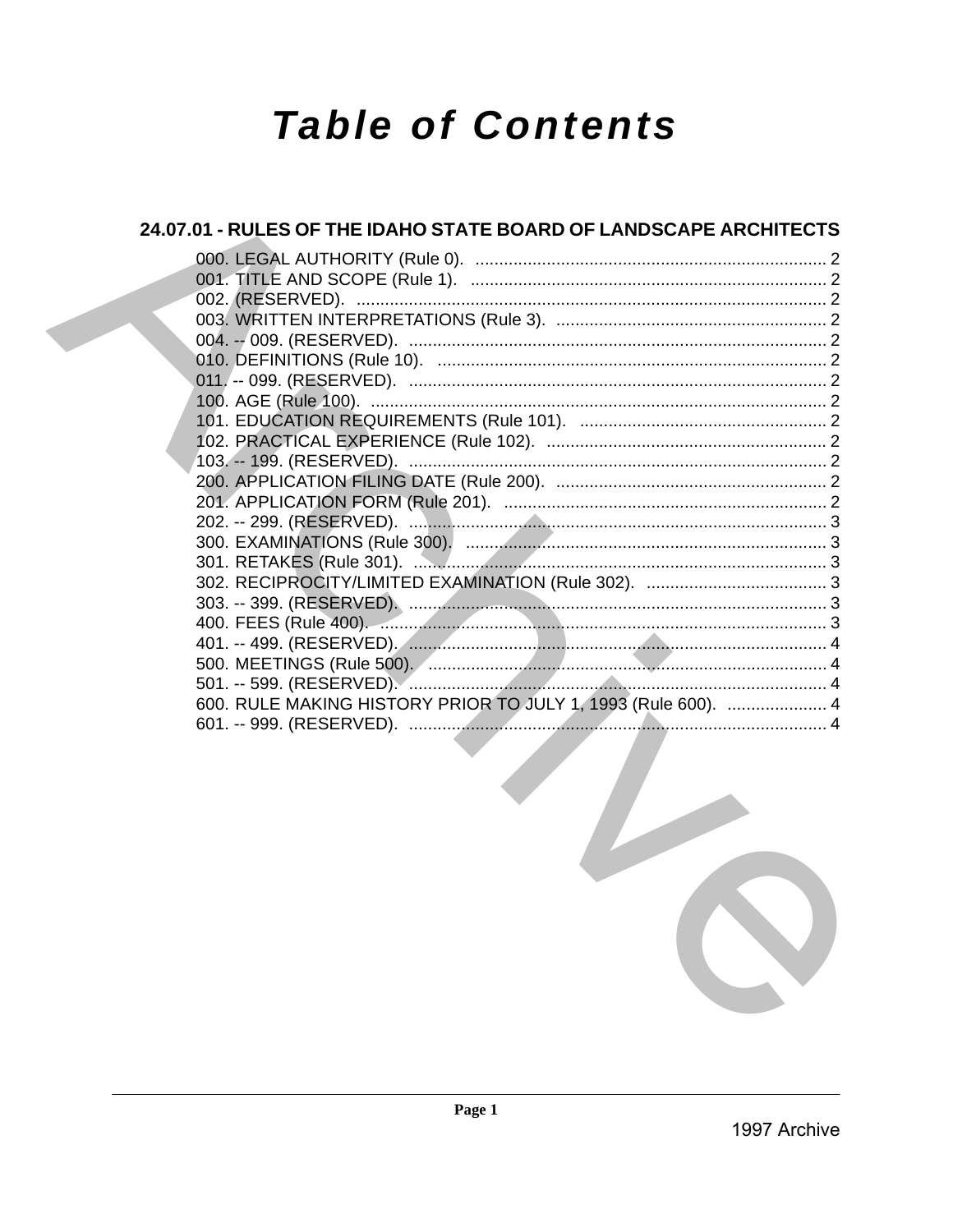#### **IDAPA 24 TITLE 07 Chapter 01**

# **24.07.01 - RULES OF THE IDAHO STATE BOARD OF LANDSCAPE ARCHITECTS**

#### <span id="page-1-1"></span>**000. LEGAL AUTHORITY (Rule 0).**

In accordance with Section 54-3003, Idaho Code, the Idaho State Board of Landscape Architects shall promulgate rules which implement the provisions of Chapter 30, Title 54, Idaho Code. (7-1-93)

#### <span id="page-1-2"></span>**001. TITLE AND SCOPE (Rule 1).**

These rules shall be cited as IDAPA 24, Title 07, Chapter 01, "Rules of the Idaho State Board of Landscape Architects." (11-25-94)

#### <span id="page-1-3"></span>**002. (RESERVED).**

#### <span id="page-1-4"></span>**003. WRITTEN INTERPRETATIONS (Rule 3).**

The board may have written statements which pertain to the interpretation of the rules of this chapter. Such interpretations, if any, are available for public inspection and copying at cost in the main office of the Bureau of Occupational Licenses.

#### <span id="page-1-5"></span>**004. -- 009. (RESERVED).**

#### <span id="page-1-6"></span>**010. DEFINITIONS (Rule 10).**

01. Board. The Idaho State Board of Landscape Architects, as prescribed in Section 54-3001(c), Idaho (7-1-93) Code. (7-1-93)

<span id="page-1-7"></span>**011. -- 099. (RESERVED).**

#### <span id="page-1-8"></span>**100. AGE (Rule 100).**

Minimum age - eighteen (18) years. (7-1-93)

#### <span id="page-1-9"></span>**101. EDUCATION REQUIREMENTS (Rule 101).**

The education requirements will be the colleges or schools accredited by the American Society of Landscape Architects, University of Idaho, and other schools or colleges as may be approved by the Board. (7-1-93)

#### <span id="page-1-10"></span>**102. PRACTICAL EXPERIENCE (Rule 102).**

<span id="page-1-0"></span>Upon examination of the applicant by the Board, the Board will have the option to require additional evidence of education and/or actual practical experience. This may be in the form of plans, photographs, etc. Work submitted to the Board shall demonstrate that the applicant is qualified under the definition of a Landscape Architect in the Act for Registration, Licensing and Regulation of Landscape Architects. (7-1-93) 24.67.01 - RUGALINE DOARD STATE BOARD OF LANDSCAPE ARCHITECTS<br>
1998. ABRELIA AT THORTTY (Reds.), Code the Idalia State Board of Landscape Architects shall promine in the Code of the Internet Architects shall promine and t

#### <span id="page-1-11"></span>**103. -- 199. (RESERVED).**

#### <span id="page-1-12"></span>**200. APPLICATION FILING DATE (Rule 200).**

Applications for examination must be filed with the Bureau of Occupational Licenses by April first (1st) for the June examination, or October first (1st) for the December examination. (11-25-94) examination, or October first (1st) for the December examination.

#### <span id="page-1-13"></span>**201. APPLICATION FORM (Rule 201).**

Each applicant is required to complete and return an application form whether applying for reciprocity or  $\alpha$  examination. (7-1-93)

01. Reference Requirements. Applicants are required to furnish the Board four (4) references (two (2) must be currently licensed Idaho Landscape Architects). All references must be from competent individuals who are well acquainted with the applicant's character and professional ability. (7-1-93) well acquainted with the applicant's character and professional ability.

02. Materials Submitted to Board. All applications, statements, fees and other matters required to be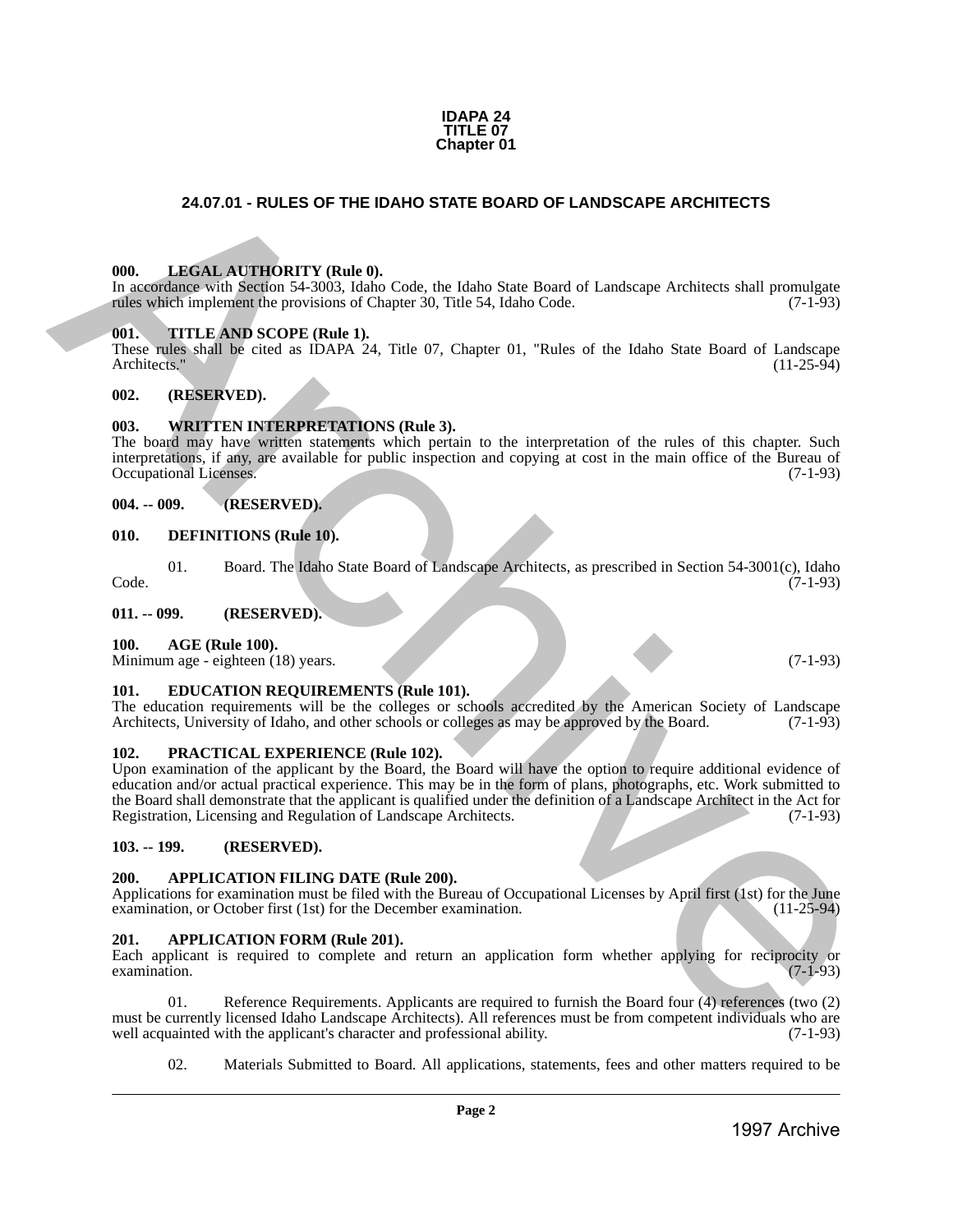furnished or paid by these rules must be submitted to the Board in care of the Bureau of Occupational Licenses. (7-1-93)

# <span id="page-2-0"></span>**202. -- 299. (RESERVED).**

# <span id="page-2-1"></span>**300. EXAMINATIONS (Rule 300).**

The examination shall be that published by the Council of Landscape Architectural Registration Board and may include an Idaho Plant material examination. Examinations will be in the months of June and December. (11-25-94)

01. Minimum Passing Score. The minimum passing score for each section of the examination shall be seventy-five percent (75%). (7-1-93)

02. Failing A Section of Exam. An applicant failing any section of the examination will be required to ly that section failed. (7-1-93) retake only that section failed.

03. Timeline For Passing Exam. Such an applicant will have three (3) consecutive years beginning with the date of first examination in which to obtain a passing score on the failed section or sections. If the applicant does not do so, he will be required to file an original application, pay the required fees and retake the entire examination.

(11-25-94)

04. Required Forms. Application and reference forms are required for original applications. (7-1-93)

# <span id="page-2-2"></span>**301. RETAKES (Rule 301).**

Applicants must file a statement of intent to appear for retake by April first for the June examination, or October first for the December examination. The fee for retake must accompany statement of intent. (11-25-94) for the December examination. The fee for retake must accompany statement of intent.

# <span id="page-2-3"></span>**302. RECIPROCITY/LIMITED EXAMINATION (Rule 302).**

The board may certify for registration with limited examination an applicant who has achieved licensing in another state by successfully passing the Landscape Architect Registration Examination as required by Section 300 or holds a current Council of Landscape Architectural Registration Board certificate. The limited examination shall consist of an Idaho plant materials examination. (7-1-93) Eurassino of pair by show that be solven in the boost in the total strengthening Hermannian and the solven in the solven in the solven in the solven in the solven in the solven in the solven in the solven in the solven in

# <span id="page-2-4"></span>**303. -- 399. (RESERVED).**

# <span id="page-2-5"></span>**400. FEES (Rule 400).**

Fees are not refundable, therefore, applications should not be filed unless the applicant can meet all requirements.

(7-1-93)

01. Application Fee. Application Fee (Original-Reapplication-Reciprocity) One hundred dollars  $(12-27-93)$  (12-27-93)

02. Examination Fees. Examination fees will be as established by the council of landscape architectural registration board. (7-24-94)

03. Original Certificate and Annual License Fee. Original certificate and annual license fee - One dollars (\$100). (12-27-93) hundred dollars  $(\$100)$ .

04. Reinstatement Fee. Reinstatement fee - Twenty-five dollars (\$25). (7-1-93)

05. Application Fee. All applicants for licensure must submit a one hundred dollar (\$100) application fee.  $(12-27-93)$ 

06. Submission of Original Certificate Fee. The original certificate fee one hundred dollars (\$100) must be submitted upon acceptance by the Board for licensure. (7-1-93)

Processing Fee. Applicants for licensing by examination must submit a twenty-five dollar (\$25) gether with the examination fees and the application fee. (12-27-93) processing fee, together with the examination fees and the application fee.